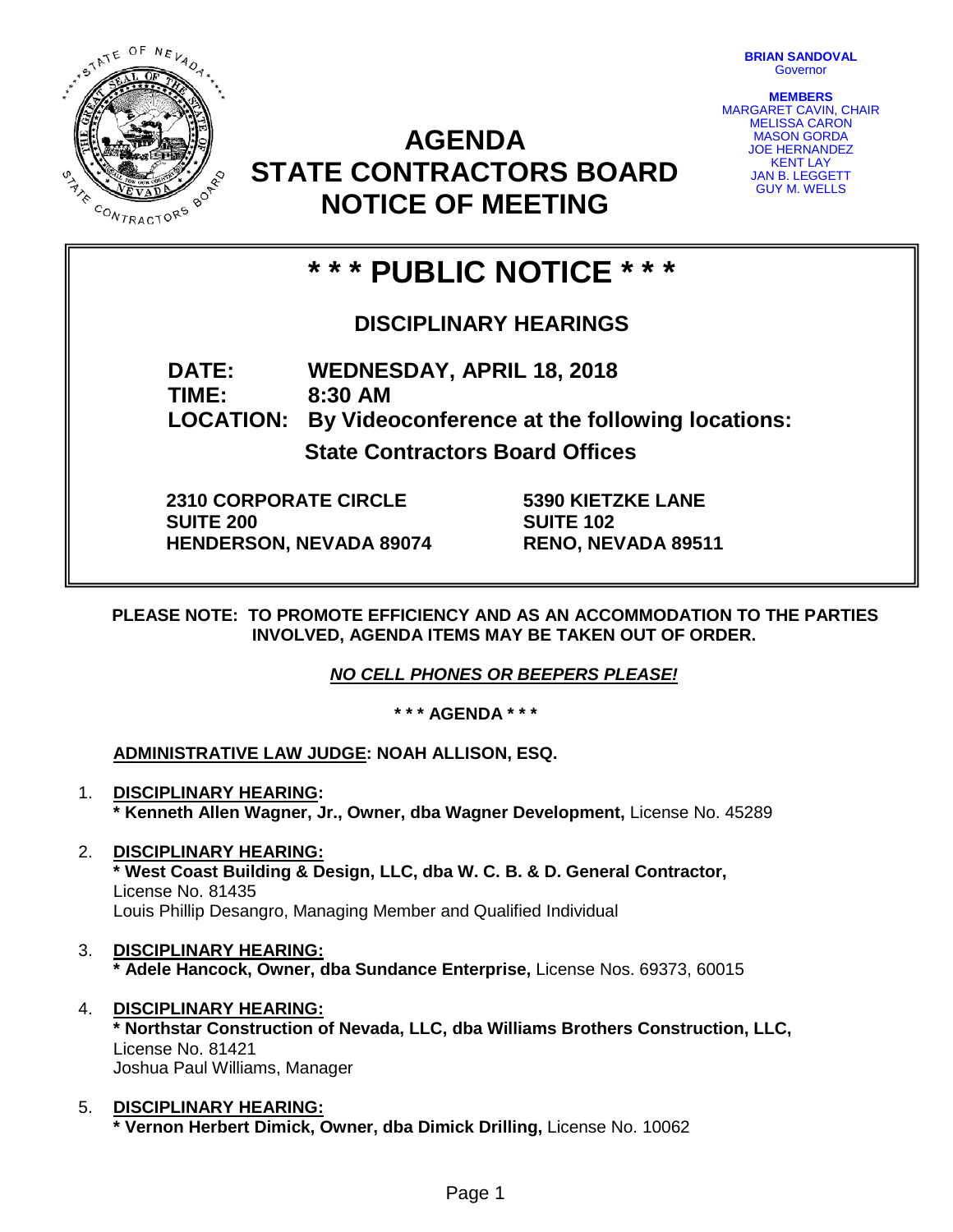#### 6. **DISCIPLINARY HEARING:**

**\* OVD, LLC, dba TFD Construction,** License No. 76770 Jeffrey Nathan Taylor, Managing Member Earl Dean Unruh, Qualified Individual

#### 7. **DISCIPLINARY HEARING: \* John James Scanlon, Owner, dba Let It Rain Roofing,** License No. 58426

- 8. **DISCIPLINARY HEARING:** (Continued from March 21, 2018) **\* Komax Development, Inc.,** License No. 67413 James Myong Kim, President and Treasurer Sun Wha Kim, Secretary and Qualified Individual
- 9. **DISCIPLINARY HEARING - DEFAULTS: a. \* Robert Weinlood, LLC, dba Heating Air Conditioning and Appliance Repair,** License No. 78291 Robert Ellis Weinlood, Manager and Qualified Individual

**b. \* Aria Remodeling, Inc.,** License Nos. 79674, 78871, 79927 Edman Karami, President and Qualified Individual

**c. \* Soulitecture, LLC,** License No. 81504 Heath Boyd Chapman, Manager and Qualified Individual

#### **\*Denotes items on which action may occur.**

#### **NOTICES POSTED AT THE FOLLOWING LOCATIONS**

NEVADA STATE CONTRACTORS BOARD – RENO NEVADA STATE CONTRACTORS BOARD – HENDERSON NEVADA STATE CONTRACTORS BOARD INTERNET - WEBSITE

> PASEO VERDE LIBRARY SAWYER STATE BUILDING CLARK COUNTY LIBRARY RENO CITY HALL WASHOE COUNTY COURT HOUSE WASHOE COUNTY LIBRARY

#### **PLEASE NOTE:**

- 1) Persons/facilities desiring copies of the board's agenda must submit their request in writing every six months.
- 2) With regard to any board meeting, it is possible that an amended notice will be published adding new items to the original agenda. Amended notices will be posted in accordance with the Open Meeting Law: however, they will not be mailed to individuals on the board's mailing list.
- 3) Members of the public who are disabled and require special accommodations or assistance at the meeting are requested to notify the board office in writing at 5390 Kietzke Lane, Suite 102,